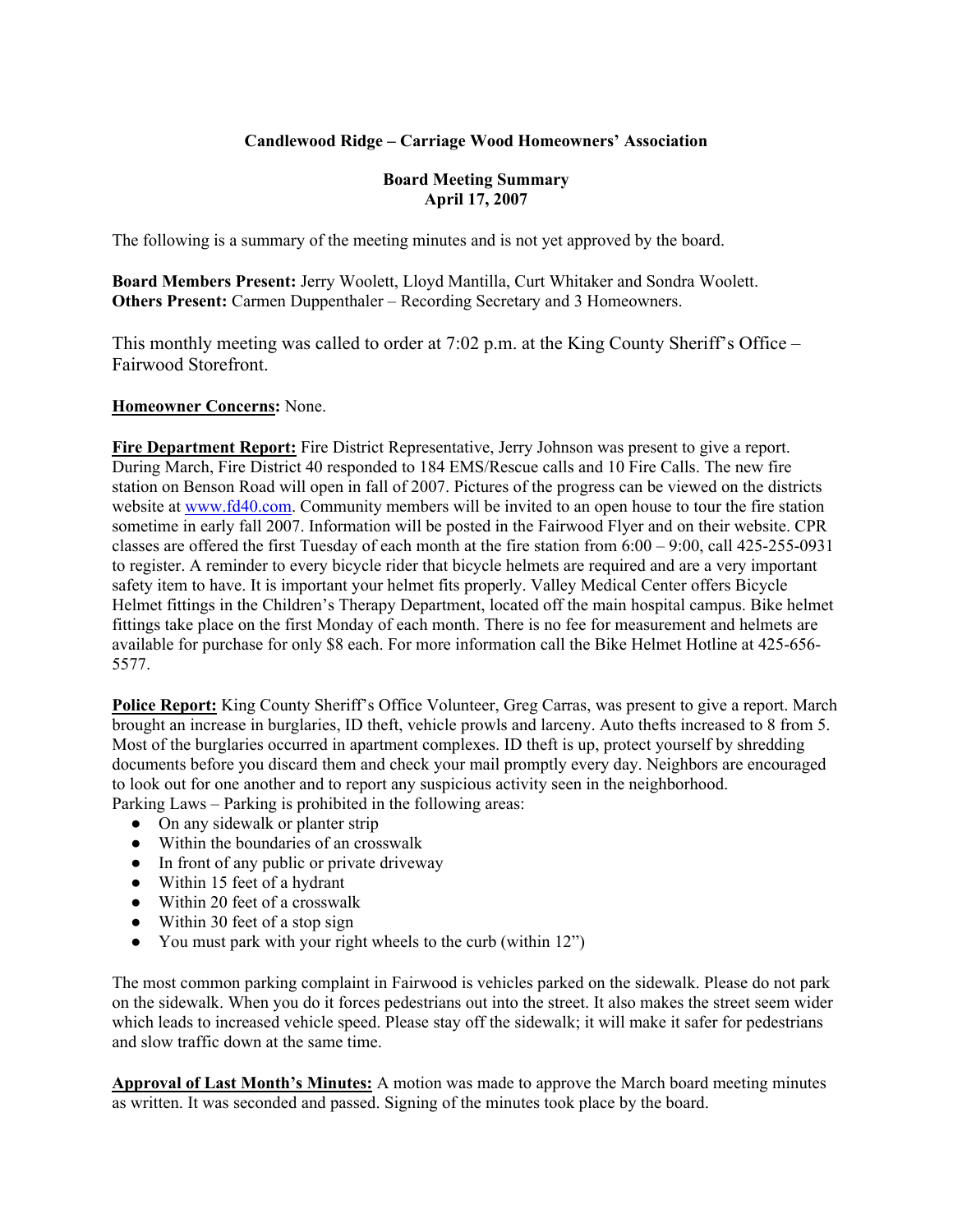## **Old Business:**

- Garage Sale CR/CW Annual Neighborhood Garage Sale is scheduled for Friday and Saturday, May  $4^{th}$  &  $5^{th}$  from 9-5 pm.
- The board continues to research fees associated with having a reserves analysis done, as well as, moving HOA reserves to an online bank for higher returns.

# **New Business:**

● Mark your calendar and plan to attend the **CR/CW Summer Picnic**. Join your neighbors on Saturday, August 11<sup>th</sup> from Noon to 4:00 pm for an afternoon of fun activities. Contact Joelle Hinterberger at 425-765-5469 or via email at treasurer@crcwhoa.org if interested in helping to organize this fun family event!

# **Common Areas Report:**

- Canber (our landscape maintenance company):
	- Removed the merry-go-round, pea gravel, railroad ties and concrete pad at old big toy site of Candlewood Ridge Park and reseeded the area.
	- Replaced barrier rocks along northern end of Candlewood Ridge Park with larger rocks to prevent cars from entering the park.
- Canber has re-barked the borders of our common areas and the CR main entrance in accordance with their proposal. They will bark the CW entrances when road construction subsides.
- The following items have been installed in CW and CR:
	- New private property sign in CW Park, which notifies users of the park that golfing and fireworks are not permitted. This sign replaces one damaged by vandals.
	- A new Mutt Mitt station at the southern end of CR Park.
	- Two small "Welcome to CR/CW HOA" signs one at the main entrance of CR and one at 151<sup>st</sup> street entrance of CW. It was agreed the signs are too small to be effective at our entrances but will be relocated to other areas of the neighborhood and larger signs will be ordered.
	- Mutt Mitt sign removed by vandals at station located near west entrance of CR Park.
		- The county has been working on the sidewalks of the two eastern most entrances of CW to install wheelchair ramps. In the process, grass and water pipes with sprinkler heads have been removed. Progress is being monitored.
		- $\blacksquare$  The county contacted the HOA on April 9<sup>th</sup> concerning repairs/replacement of the fence around the retention pond located along  $SE 184<sup>th</sup>$  St. in CW. They still haven't decided what needs to be done or how they will pay for it. They would prefer to just remove the fence but are not sure it would meet safety regulations. The county conducted a survey of the area on April  $17<sup>th</sup>$ . It is apparent the actual work will not begin for an extended period of time. Homeowners whose yards adjourn the retention pond may want to consider putting up their own fences. The neighborhood developers installed the original fence and King County agreed to take over the maintenance and repair of the fence.
		- A contractor has been contacted to provide an estimate for replacing the basketball court in CW Park. Conceptually two basketball hoops would be installed in the middle of the court, back-to-back, providing two half-court areas.

**Architectural Report:** 11 new ACC applications were received since last months meeting as follows: 5 Fences

1 House Painting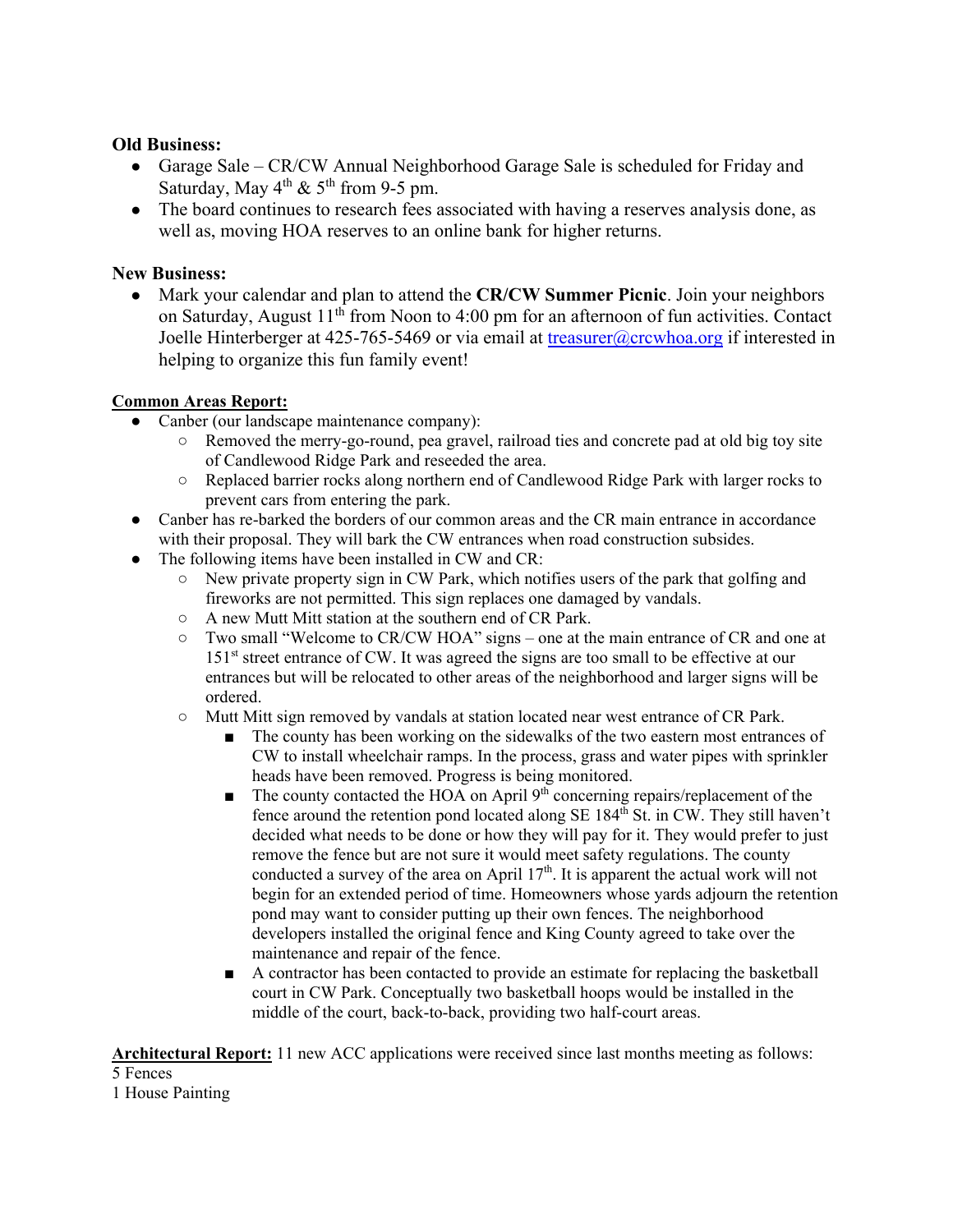2 Roofs 2 Sheds 1 Deck

One warning letter was hand delivered to a homeowner who began a project before submitting an ACC request from and getting the required approval.

The ACC Committee is in the process of revising the ACC request form on our HOA website.

One local roofing contractor has been promising homeowner's that they will submit and get approval from the HOA for installing new roofs. They often fail to follow through, putting the homeowner in jeopardy of incurring a \$100 find for not submitting and receiving approval prior to commencing work. Additional fines are possible if the ACC Committee does not approve the product installed. It is the homeowner's responsibility to see that the request is submitted and approval is received.

As a reminder, it is the homeowner's responsibility, not the contractor, to insure an ACC request signed by the homeowner is submitted and approval received prior to commencing external home improvement projects. A \$100 fine can be imposed for not following this procedure. The ACC has up to 30 days to respond to an ACC request but tries to respond much sooner. It is recommended that if a response to an ACC request has not been received within two weeks, the homeowner contact the ACC Chairperson via email at architecture@crcwhoa.org or by leaving a voice message at 425-227-4227. ACC request forms can be found in the Fairwood Flyer or on the HOA website at www.crcwhoa.org.

**Complaints Negotiations Report:** Since last meeting, 5 new complaints were received that included:

- 1 unapproved exterior house paint
- 1 for Yard Maintenance
- 2 vehicles parked/stored improperly
- 1 garbage/trash receptacles stored improperly

2 complaints were closed prior to HOA action. 21 additional complaints are pending and are in the complaints process.

A homeowner commented on several rental properties in Candlewood Ridge that are being neglected and the need for regular maintenance by property owners. A reminder that renters must abide by the HOA rules and regulations and rental properties must be properly maintained to the HOA standards.

As a reminder, all complaints must be received in writing and signed by the author. Your name, address and phone number must be included on the written complaint so the HOA can notify you that the issue is being addressed. You may then mail your complaint to the HOA address at P.O. Box 58397, Renton, WA, 98058. The HOA will keep confidential, to the full extent of the law, all personal information that is submitted, including the complainant's name. Complaint forms can also be found on the HOA website at www.crcwhoa.org.

**Legal and Insurance Report:** Nothing new to report.

**Treasurer's Report:** The March Budget Comparison and Capital Improvement Fund reports were presented and briefly discussed. It was said the HOA is in good shape financially and just the usual expenses for the month occurred. A bill for capital expenses that has occurred in our parks, for the new play equipment, is expected to arrive soon. A homeowner asked about the line item on the budget for King County Sheriff Patrol. It was said the board approved \$10,000 for Sheriff Patrol and plans to hire an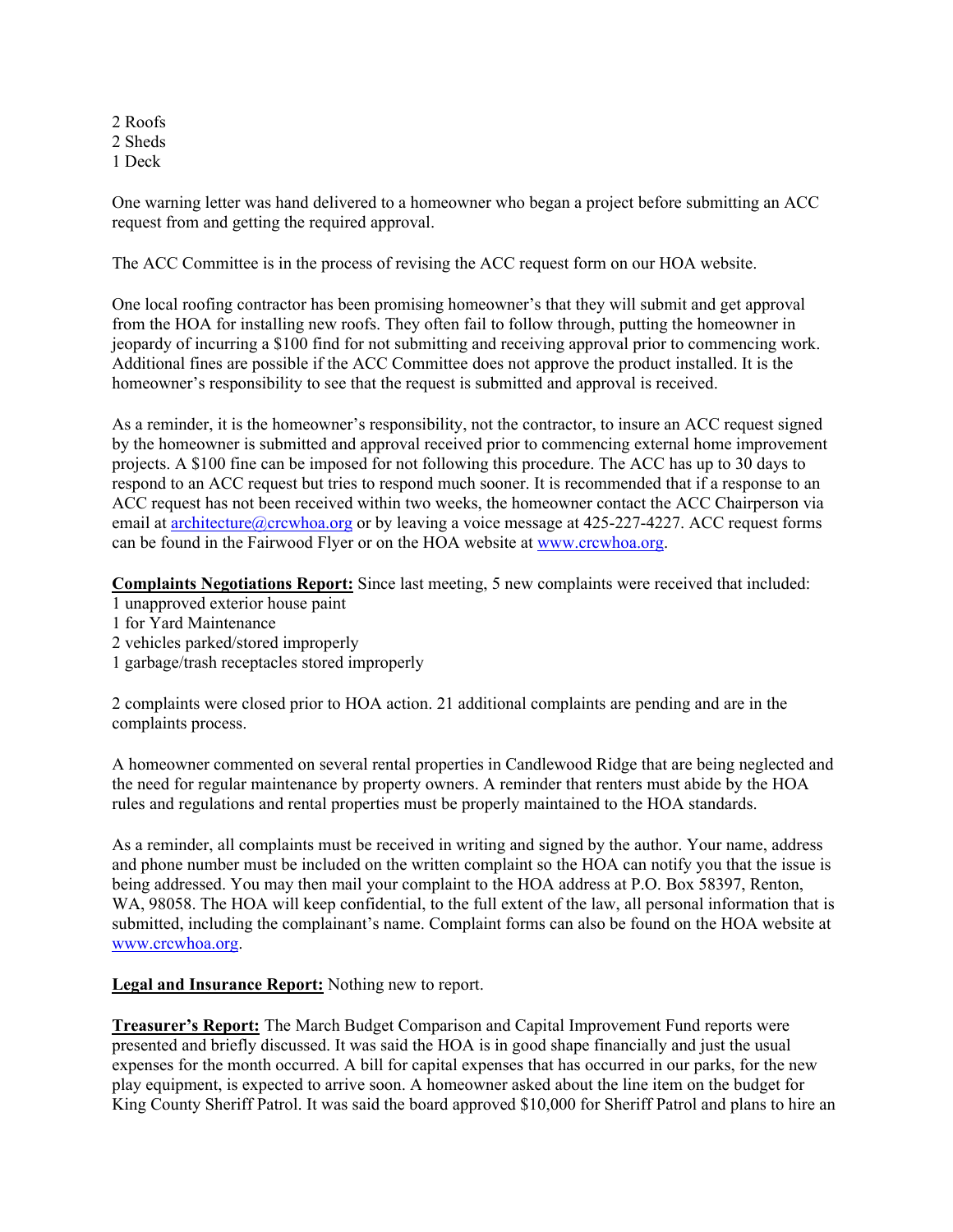officer to begin random patrolling in the CR & CW neighborhoods this spring.

# **Committee Reports:**

#### **Rules & Regulation Committee –**

- The R&R Committee met on March  $29<sup>th</sup>$ . The following documents were reviewed:
	- Park Usage Policy formalizes previous work done on this subject.
		- $\circ$  Common Fine Schedule R&R provides a fine schedule for CC&R violations not specifically covered by other R&R's.
		- Revised Aesthetics/Yard & Building/Home Maintenance R&R addresses the screening of garbage and recycle bins/cans from view, maintenance of adjacent sidewalks and recreational equipment including portable basketball hoops.
		- Leasing/Rental of Homes/Tenants R&R formalizes responsibilities and requirements of homeowners and their tenants. Homes within the HOA are being rented/leased without the homeowner notifying the HOA and not notifying the tenant that the home they are renting is part of an HOA, which has rules that must be followed.
		- $\circ$  Bylaws Amendments corrects mailing address, adds flexibility to days and times annual and regular meeting are to be held, amends some of the duties officers are to perform to correspond with what is being done and adds a section on enforcement/attorneys' fees.
			- The committee recommends the Park Usage Policy, the revised Aesthetics R&R and the Common Fine Schedule R&R be submitted to the homeowners for their review and comments. A motion was made to send the three recommended documents out to the homeowners for a review and comment period. The board passed the motion.
			- The Bylaw Amendments and Leasing/Rental of Homes R&R have been provided to the HOA attorney for his review and recommendations.

**Park Usage Committee** – No report this month.

**Capital Improvement Committee** – Sitelines has begun the planned projects in Candlewood Ridge and Carriage Wood Parks. Expect completion of the equipment installation by April 20<sup>th</sup>.

**The Welcoming Committee** – 24 packets were delivered to new homeowners in April. If you are new to the neighborhood and would like an HOA information packet, call the HOA phone number at (425) 227- 4227 and leave a voice message or send an email request to  $\frac{info@crcwhoa.org}{$ .

**Block Watch Committee** – If you are interested in resurrecting this important committee please contact the HOA. Volunteers for block watch captains are needed. (425) 227-4227. You can also call the King County Sheriff's Office Fairwood location at (206) 296-3846 to get information on setting up a Block Watch Program.

**Special Topics:** Visit our NEW Website and contact the HOA via Email at: Web - www.crcwhoa.org Email – info@crcwhoa.org

A motion was made to adjourn the meeting at 8:41 p.m.

## **Next Board Meetings:**

- May 15, 2007
- June 19, 2007
- July 17, 2007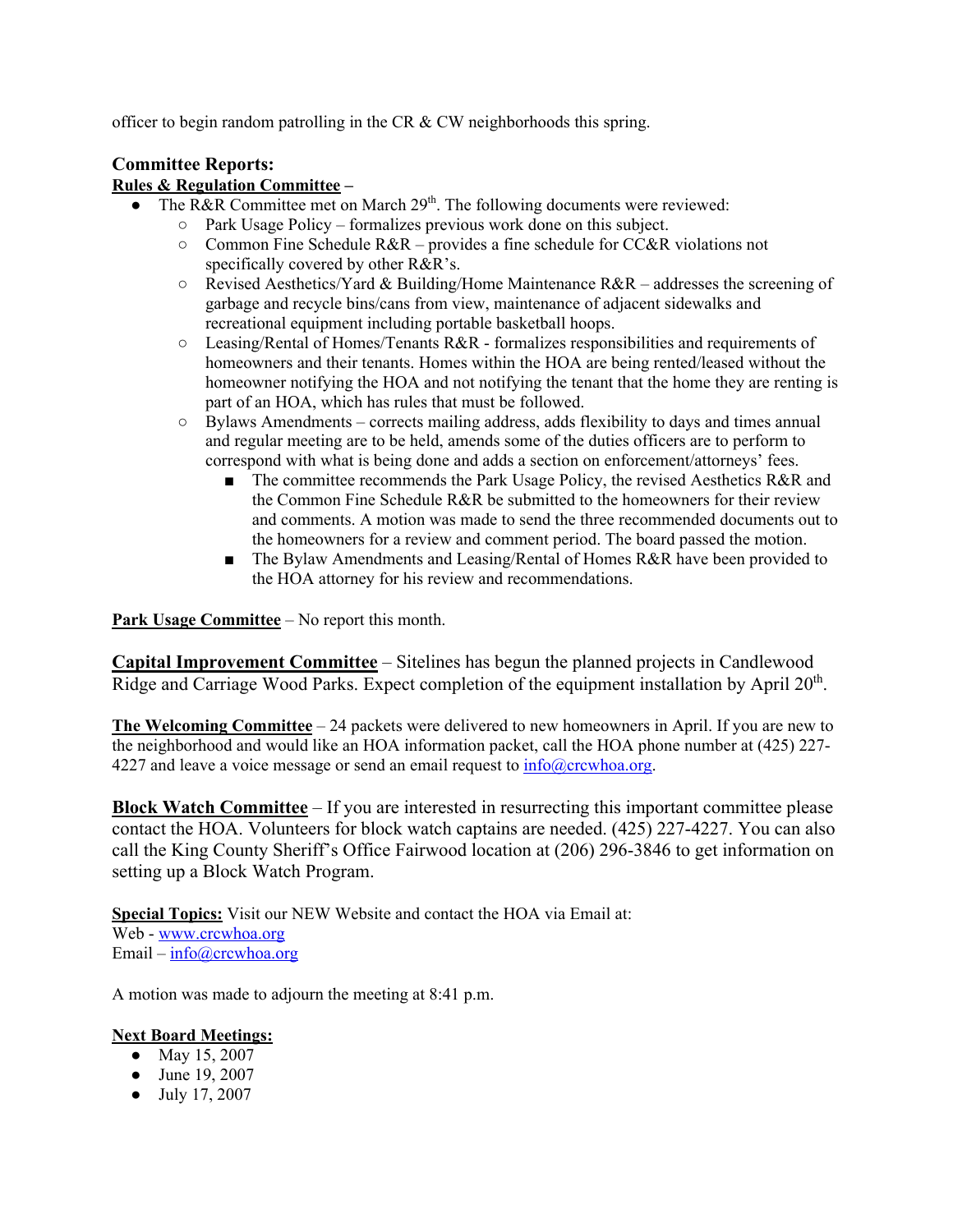Meetings are usually held at **7:00 p.m.** at the Sheriff's Office, Albertson's Shopping Center. All Homeowners are welcome to attend. (425) 227-4227

# **Candlewood Ridge / Carriage Wood Announcements & Reminders**

**\*CR/CW Summer Picnic!** Mark you calendar and plan to join your neighbors on Saturday, August 11<sup>th</sup> from Noon  $-$  4:00 pm at Carriage Wood Park. A fun afternoon of games and activities is now being planned. Volunteers are needed! Please contact Joelle Hinterberger if you'd like to help organize this event at 425-765-5469 or via email at treasurer@crcwhoa.org.

\***Easter Egg Hunt** – the CR/CW HOA Easter Egg Hunt was cancelled this year due to a lack of volunteers. Future Easter events are possible if volunteers are obtained.

\*The HOA is looking for a group interested in performing a **Community Service Project** to clean the moss from our entrance signs. For more information, send an email inquiry to info@crcwhoa.org. Thank you!

\*The HOA would like to remind homeowners to please **call 911** if you witness anyone vandalizing or doing graffiti in our neighborhood or around the Fairwood area. Please do not assume someone else will call. The more calls reported to 911 the better chance of catching the suspects.

\*Due to recent windstorms, several neighborhood **Fences** have sustained damage and are in need of replacement. An ACC approval form is required prior to replacing your fence. Approval forms can be found in the Fairwood Flyer or on the HOA website at www.crcwhoa.org.

\*The board would like to remind all homeowners in Candlewood Ridge and Carriage Wood that **Garbage Cans and Trash Receptacles** are to be properly stored behind a fence or inside the garage where they are not visible from the street. Now that garbage collection is back on regular schedule, remember to remove your garbage containers from the curb and properly store them, no later than the following day. Thank you for your cooperation regarding this matter.

**\*Candlewood Ridge and Carriage Wood Parks are private parks for the use of CR/CW residents and guests only.** Our parks are available to homeowners for organized activities such as sporting practices, parties, etc. by reservation only. To request the use of our parks, contact the HOA via phone at (425) 227-4227 or by email at info@crcwhoa.org.

\*A friendly reminder to all homeowners, that **all exterior areas** of your home must be consistently maintained and kept in a clean and attractive condition. Properly maintaining your home's appearance will keep our neighborhood looking its best and